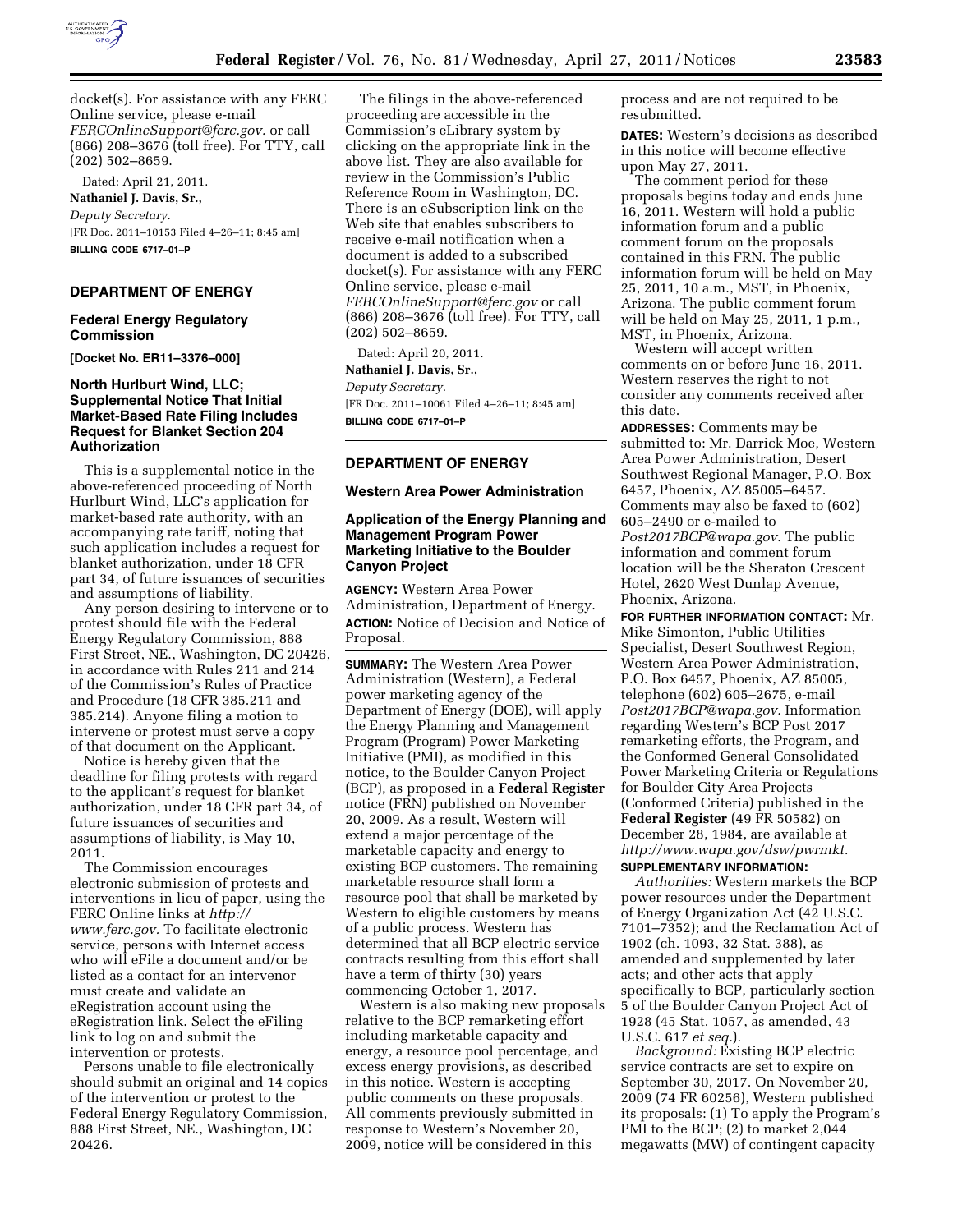with an associated 4,116,000 megawatthours (MWh) of annual firm energy from the BCP; (3) to extend 100 percent of the existing contractors' contingent capacity allocations, totaling 1,951 MW, and 95 percent of the proposed marketable firm energy, totaling 3,910,200 MWh annually to the existing contractors based proportionally upon their existing allocations of marketed annual firm energy and to create a single, one-time resource pool consisting of 93 MW of contingent capacity with an associated 205,800 MWh of annual firm energy; and, (4) that electric service contracts resulting from this effort will have a term of 30 years commencing on October 1, 2017.

Public information and comment forums were held in Las Vegas, Nevada; Phoenix, Arizona; and Ontario, California. Western received comments from existing power contractors, Native American tribes, electric cooperatives, municipals, and other potential contractors. Transcripts of the public information and comment forums, as well as all the comments received, may be viewed on Western's website at *[http://www.wapa.gov/dsw/pwrmkt.](http://www.wapa.gov/dsw/pwrmkt)* 

In an April 16, 2010, **Federal Register**  Notice (75 FR 19966), Western extended the comment period of the November 20, 2009, FRN from January 29, 2010, to September 30, 2010. This extension provided Western additional time to examine the issues raised in the comments it received, and allowed interested parties additional opportunity to consult with Western and comment on the proposals.

*Decision:* Based on comments received and a review of available resources, Western will: (1) Apply the PMI, as modified in this notice, to the Boulder Canyon Project remarketing effort including the establishment of a resource pool and, (2) establish a term of 30 years for all BCP electric service contracts beginning October 1, 2017. Western presents further proposals in the Proposals section of this FRN.

### **Comments and Discussion**

Western received a significant number of comments on Western's proposals during the comment period. Western reviewed and considered all comments received. This section summarizes and responds to the comments received on the applicability of the PMI to BCP, the length of the contract term, and the other topics appropriate to the proposals. All written comments and transcripts from the public comment forums are available on Western's website at *[http://www.wapa.gov/dsw/](http://www.wapa.gov/dsw/pwrmkt)  [pwrmkt.](http://www.wapa.gov/dsw/pwrmkt)* 

*Comment:* Several comments were received requesting Western to suspend or delay the administrative remarketing process in order to either ensure all tribes in the BCP service area have sufficient time to become familiar with the effort or to provide pending legislation an opportunity to be enacted by Congress in the 111th congressional session.

*Response:* Based upon comments received, Western extended the comment period of the November 20, 2009, FRN from January 29, 2010, to September 30, 2010. In that time, Western identified 59 Federally recognized Native American tribes in the BCP marketing area and sent letters to each tribe notifying them of the BCP remarketing effort and extending an opportunity to consult with Western regarding the tribes' potential interests and participation in the public process.

To date, the legislative efforts to amend the Hoover Power Plant Act of 1984 (Hoover Act) (43 U.S.C. 619a) to make specific allocations of BCP power after September 30, 2017, have not come to fruition. Western acknowledges future legislation is possible, but also notes that Western has a statutory obligation to market BCP power pursuant to section 5 of the Boulder Canyon Project Act (Project Act) (43 U.S.C. 617d) in conjunction with section 302 of the Department of Energy Organization Act of 1977 (42 U.S.C. 7152). Therefore, Western will proceed to fulfill its marketing responsibilities related to BCP power through a public administrative process under current statutory authority.

*Comment:* Current legal authority does not preclude the application of the PMI to the BCP and Western has applied this protocol to other Federal power projects since its implementation in 1995. Western should continue with its proposal to apply the PMI to the BCP for this remarketing effort.

*Response:* Western agrees with this comment. The PMI was developed by Western through a public process and has been applied to other Federal projects as an appropriate means of balancing existing contractors' resource stability while also encouraging the widespread public use of the Federal generation. Western believes it is appropriate to apply the PMI, as modified herein, to the BCP at this time.

*Comment:* Comments were received questioning Western's authority under current law to apply the PMI to the BCP. Unlike other projects where Western has applied its PMI, the allocation of Hoover power has been the sole province of Congress. Western should explain its

legal theories that may support the application of the PMI.

*Response:* Hoover power was originally allocated by the Secretary of Interior by regulation and administrative action and was not directly determined through legislation until the Hoover Act. To date legislative proposals to extend the specific allocations in the Hoover Act have not been enacted. Moreover, section 5 of the Project Act and the Department of Energy Organization Act of 1977 authorizes Western to establish and apply regulations governing BCP allocations, including the application of the PMI and the creation of a resource pool. Application of the PMI to the BCP expressly protects and reserves a major portion of the existing contractors' allocations while also providing potential contractors an opportunity to acquire an allocation. Western believes that application of the PMI has historically provided for a balancing of the needs of the existing contractors with those of prospective contractors. Therefore, it is consistent with the Hoover Act and appropriate for Western to apply the PMI to the BCP.

*Comment:* 43 U.S.C. section 617d(b) provides that holders of Hoover contracts shall be entitled to a renewal upon such terms and conditions as may be authorized or required under the then existing laws and regulations. This language provides Western express authority to apply its current regulations to the marketing of the BCP.

*Response:* Western agrees and is herein deciding on the application of the PMI in conformance with its existing regulations.

*Comment:* Section 18 of the Reclamation Project Act of 1939 (Reclamation Act) provided that ''nothing in this Act shall be construed to amend the Boulder Canyon Project Act of 1928 (45 Stat. 1057), as amended.'' 43 U.S.C. 485j footnote. Reclamation law, including the preference provisions contained in 43 U.S.C. 485h, is not applicable to the BCP allocation process.

*Response:* Western's decision to apply the PMI means the majority of the resources will continue to be allocated to existing BCP customers. The criteria under which the resources in the resource pool will be allocated shall be determined in a subsequent public process. Western will comply with all applicable laws during that process.

*Comment:* Section 5 of the Project Act governs allocation of power from Hoover Dam. The first priority to that power goes in equal opportunity to the states of Arizona, California, and Nevada. Subsequently, the power may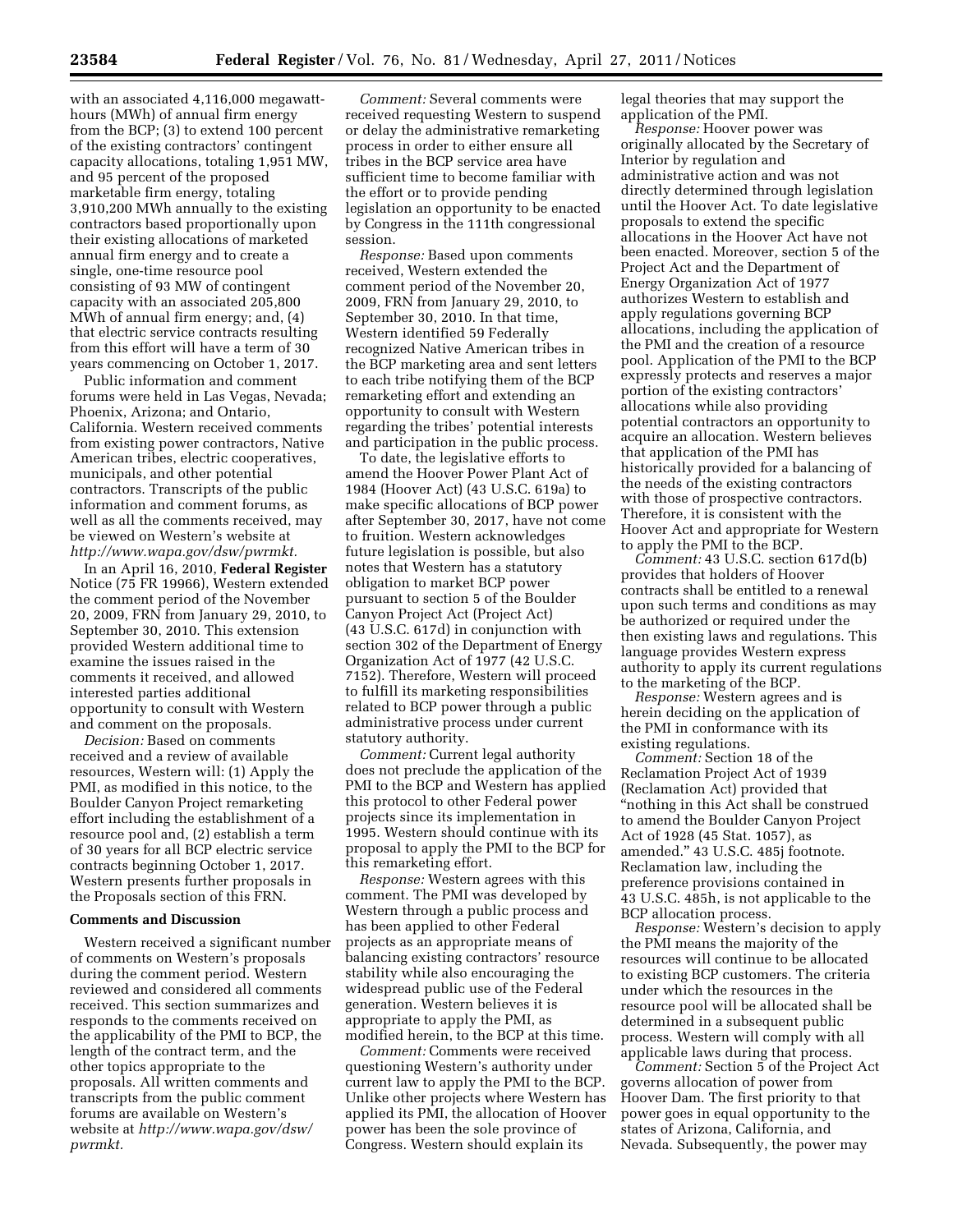be further allocated within the marketing area primarily pursuant to priorities developed by the Solicitor of the U.S. Department of the Interior in the 1930's.

*Response:* Section 5 of the Project Act (43 U.S.C. 617d(c)) provides that ''the States of Arizona, California, and Nevada shall be given equal opportunity as \* \* \* applicants'' for BCP power. It does not require equal distribution of BCP power among the three states, as evidenced by the Hoover Act which did not reallocate BCP power in equal portions to Arizona, California, and Nevada.

*Comment:* Under section 5 (c) of the Project Act, Western lacks the statutory authority to withhold capacity and associated energy in order to create a resource pool.

*Response:* Section 5 specifically grants the Secretary broad discretion to allocate power in accordance with the public interest and this authority provides for the necessary administrative flexibility to reserve capacity and energy for the creation of a resource pool.

*Comment:* Consistent with current U.S. Department of Energy Native American policy, Western must maintain a government-to-government relationship with Federally-recognized Native American governments. Native American tribes should have the option to seek an allocation directly from Western.

*Response:* Western agrees with this comment and intends to accept applications from Federally-recognized tribes for consideration of a BCP allocation after an official call for applications has been made in the **Federal Register.** 

*Comment:* Western should allocate all of the 2,074 MW of nameplate capacity of the BCP. The maximum dependable operating capacity should be marketed to the contractors who are paying for the continued operations and maintenance of the dam. If the lake conditions ever return to optimal, then the full capacity should be made available to those who have been paying for the full contract amounts but have not received it.

*Response:* Western has historically marketed the BCP capacity as contingent capacity. BCP contractors have always been delivered the capacity they have contracted for when the supporting generating units are available. Western has and will continue to deliver contracted contingent capacity to the extent it is available. As proposed, Western would market 2,044 MW of contingent capacity from the BCP. The remaining 30 MW would be used for project integration

and reliability purposes. The BCP contractors would not be responsible for the expenses associated with the 30 MW as determined by Western. Western will determine the final marketable contingent capacity after considering the public comments it receives resulting from this notice.

*Comment:* Many comments requested Western to allocate the existing contractual amount of 4,527,001 MWh of annual firm energy while another comment supported the proposed 4,116,000 MWh.

*Response:* Western typically seeks to market an amount of energy that is commensurate with that which Western deems to be reasonably attainable as projected in hydrologic studies. Western and the Bureau of Reclamation (Reclamation) reviewed recent hydrologic studies provided by Reclamation. Several analyses were performed on the projected output of the BCP over the proposed term. The study results yielded an estimated average generation of approximately 3,650,000 MWh annually. Western proposed 4,116,000 MWh after considering factors such as average energy projections, resource stability, and frequency of excess energy. Comments received were predominantly in favor of maintaining the existing 4,527,001 MWh of annual firm energy irrespective of projected generation or an alternate logic. Western anticipates that just as it is today, all energy generated will be delivered to the BCP contractors based on their respective allocations regardless of the specific amount of energy marketed. It is noted that in the case of the BCP, the level of marketable energy has an impact on the amount of excess energy that is achieved. Due to this excess energy impact, Western believes that the best course of action is to propose marketable energy, excess energy provisions, and a resource pool percentage in a coordinated fashion with all impacting variables simultaneously considered. Western will determine the final marketable energy after considering the public comments it receives resulting from this notice.

*Comment:* Some comments suggested a 30-year term for contract offers taking effect after September 30, 2017, while several others requested 50 years.

*Response:* Western considered 20-, 30-, 40-, and 50-year contract terms. While the PMI calls for 20 years, based upon comments received, a longer term would be preferred by existing and potential new customers. With the dynamic nature of the electric industry in the last few decades, Western

believes that a remarketing effort will be in order for less than 50 years to ensure that the most widespread use of the Federal generation is maintained. Therefore, Western will extend contract offers to existing and new contractors with the term of 30 years commencing October 1, 2017. Western anticipates that a 30-year term will allow sufficient resource planning horizons and added stability compared to a term less than 30 years, yet will also provide an allocation opportunity for future entities at an appropriate time.

*Comment:* Several comments requested that Western maintain the existing excess energy provisions consisting of Schedules A, B, and C as described in the Hoover Act and the Conformed Criteria. Contrary comments requested that all contractors should share in the allocation of excess energy in proportion to their respective energy allocation percentage. Another comment stated that Native American tribes and other new preference applicants should receive a first right of refusal to excess energy.

*Response:* Western considered all of these potential methods in creating the proposed excess energy provisions. Several impacting factors were identified and contemplated to derive what Western believes to be fair and equitable excess energy provisions. Western will determine the final excess energy provisions after considering the public comments it receives resulting from this notice.

*Comment:* The PMI should state specifically that contractors will be permitted to transact Hoover power, including ancillary services, with an Independent System Operator, including the California Independent System Operator (CAISO).

*Response:* Western is committed to working with the contractors and related entities to ensure BCP power, including the associated ancillary services, are able to be utilized in a suitable fashion.

*Comment:* Western should clarify in this initiative that contractors will obtain the same ancillary services such as ramping, regulation, and reserves that are presently provided for under the existing contracts.

*Response:* In Western's November 20, 2009, FRN, Western stated that ''If by means of a public process, Western applies the PMI to the BCP, the current long-term contractors of the project would receive an extension of a major portion of the resources available to them at the time their contracts expire.'' While the capability to dynamically receive the BCP resource and these associated ancillary services is not